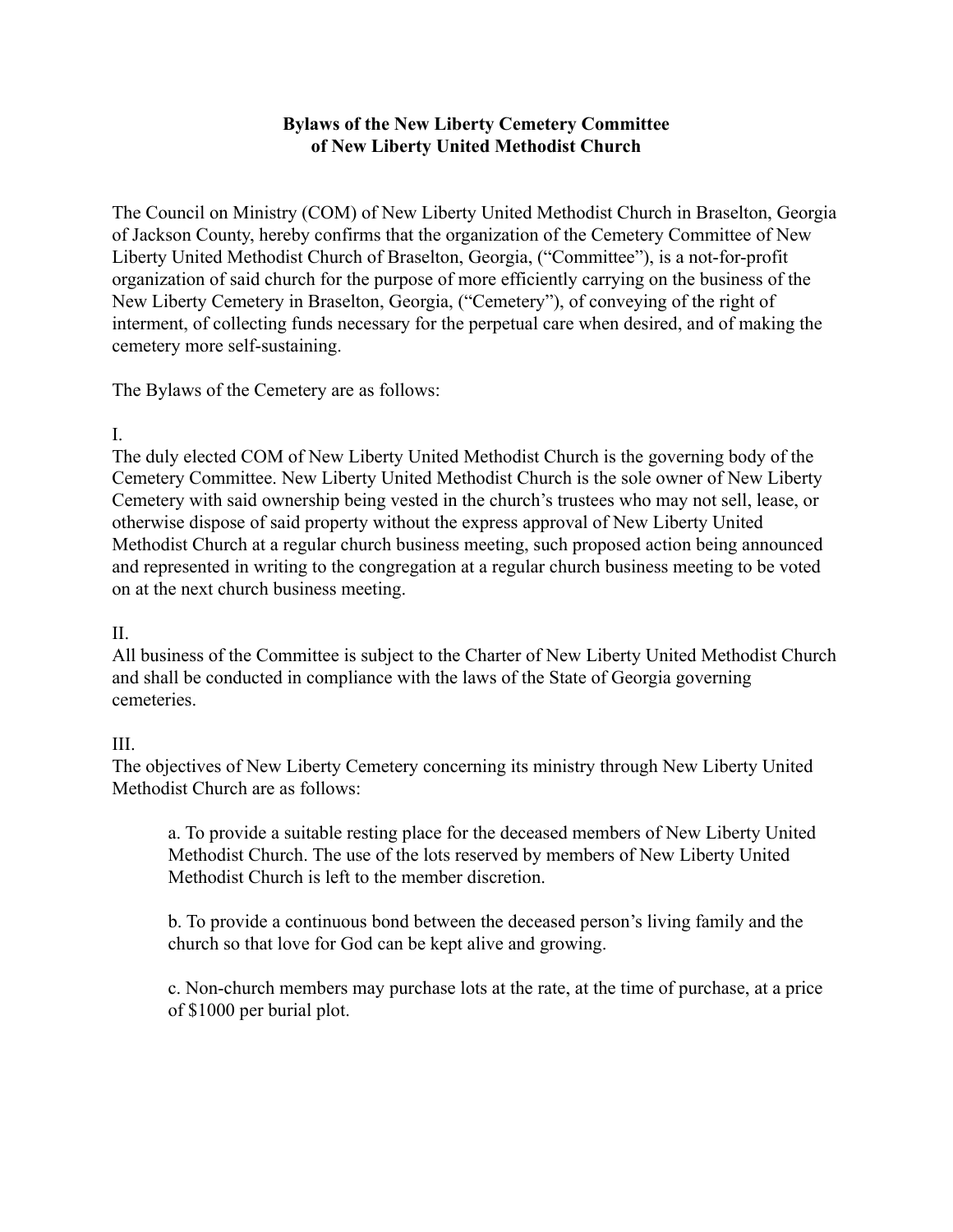IV.

The operation and maintenance of the cemetery will be administered by the Trustees and its subcommittee of Cemetery Committee members of the COM of New Liberty United Methodist Church elected by New Liberty United Methodist Church.

> a. The Church Trustees at large shall operate and maintain the cemetery for New Liberty United Methodist Church in accordance with the rules and procedures outlined in this Constitution and Bylaws. The Trustees at large shall carry out the day-to-day functions of the Cemetery.

# V.

It is the responsibility and duty of the Trustees in conjunction with the COM to provide for the operation, maintenance, beautification, improvement, and security of the New Liberty Church Cemetery.

a. The COM at large shall be in charge of all maintenance of the cemetery.

b. The COM shall exercise general oversight of all cemetery functions including the opening and closing of graves, installation of markers, planting of shrubbery, and the like.

c. The Trustees may call upon the COM for their counsel concerning matters of legal significance or matters concerning the operation of the cemetery.

d. Major changes and/or development of the cemetery may be made by the COM only after having been duly presented to the church at a regular business meeting and upon the church's approval at the following regular church business meeting.

e. The Trustees and the cemetery subcommittee are responsible for the assigning of lots for burial whether requested in advance or at the time the need arises.

# VI.

A savings account for the operation, maintenance, and care of the cemetery is to be established with an acceptable financial institution by the COM when funds are available. Gifts, bequests from will, surplus savings account earnings, sale of lots, and church allocations are to be the primary sources of the savings account.

a. Saving account funds are to be deposited in the savings account as soon as is feasible after they are received by the church.

b. Checks can be made to the church with "Cemetery" written in the memo line.

New Liberty United Methodist Church has complete control of the finances of the cemetery with the church finance chair paying the bills, keeping the records, and providing monthly accounting to the church.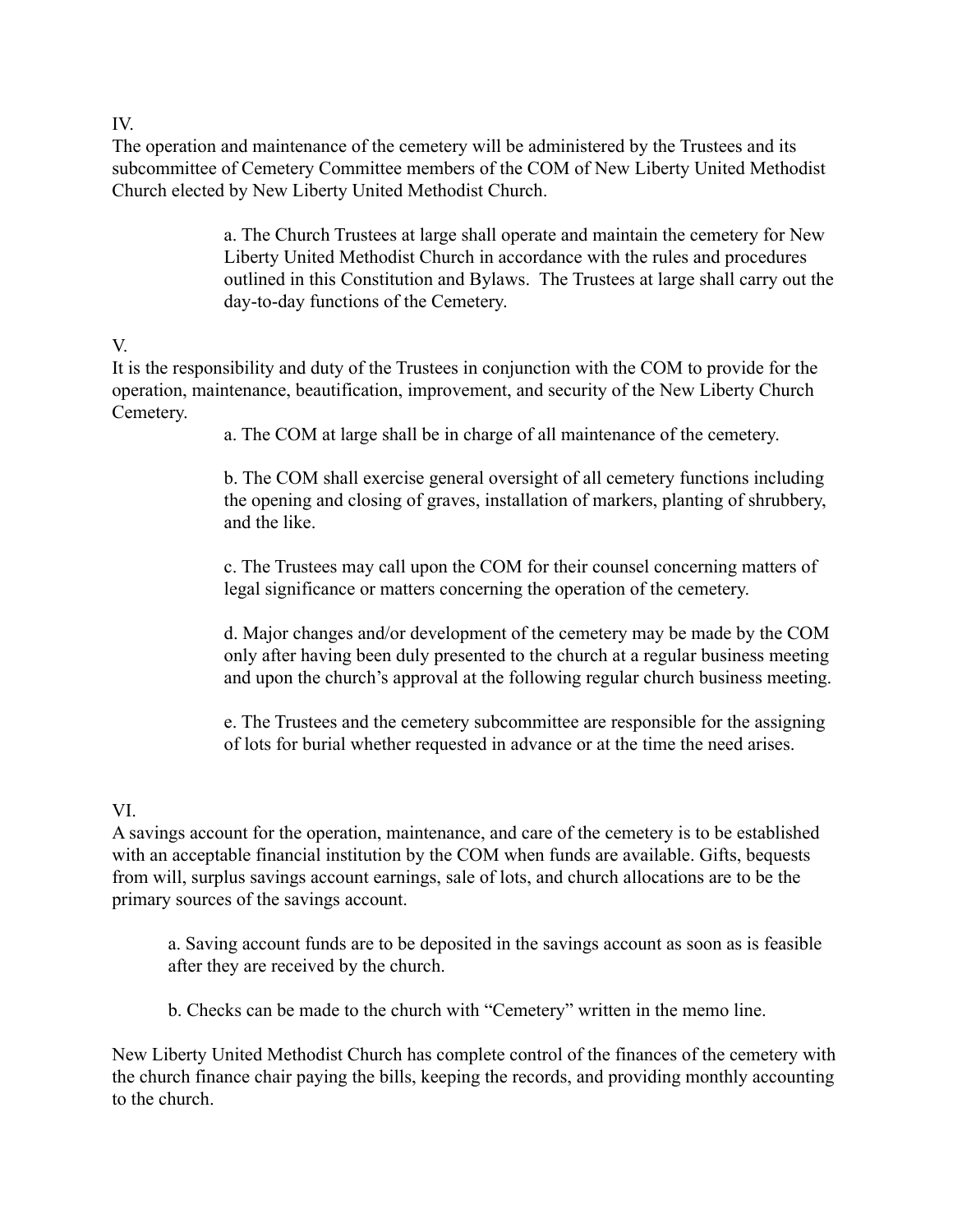The church finance chair shall pay all bills approved by the chairman of the COM.

Trustees are authorized to spend from the available cemetery funds with any purchase over \$200 requiring the prior approval of the COM chairman.

#### VII.

The Trustees and Cemetery subcommittee shall maintain a set of dated copies of all rules and resolutions passed by the COM relating to the Cemetery and it shall be the duty of the secretary of the COM to provide the Cemetery subcommittee with such resolutions. An updated record of grave space rights (of interment) and burials shall be kept by the Committee in the general records of New Liberty United Methodist Church. The Trustees shall keep an up-to-date map showing all burial plots and their assignments and post it in the church office. The present set of Rules are dated and attached hereto.

### **RULES AND REGULATIONS OF NEW LIBERTY CHURCH CEMETERY**

### **Rule 1 –Ownership**

A. New Liberty United Methodist Church is the owner of New Liberty Cemetery and reserves the right to regulate all admissions of persons and machines to the Cemetery. All conveyances of Right to Burial in grave spaces are made subject to these Rules and Regulations. All persons wishing to do work in the cemetery must first obtain approval of the Trustee Chairperson, Committee on Ministry (COM) Chairperson, or Pastor of New Liberty United Methodist Church. A cemetery lot owner's rights are contractual and subject to the ordinary rules of this contract. One who is granted or deeded a lot in the New Liberty Church Cemetery does not acquire ownership of the soil. He/she acquires only a right of burial therein which has been designated as an easement or as a license or privilege.

B. The right to bury in grave spaces in the cemetery may be reserved by active members of New Liberty United Methodist Church in good standing, for themselves, their spouses, and their children. Collateral relatives restricted to brothers and sisters as well as ascendants must purchase a plot if they are not members in good standing at New Liberty and would like to be buried in New Liberty Church Cemetery for the price of \$1000. If a receiver of grave space(s) seeks to bury another family member, not specifically stated herein, then a request can be made to the COM, as the governing body of the Cemetery Committee, which will then decide to grant or deny the request giving consideration to the relationship and reason stated for such right.

Active membership in New Liberty United Methodist Church for the purpose of right to burial in the New Liberty Cemetery is defined as: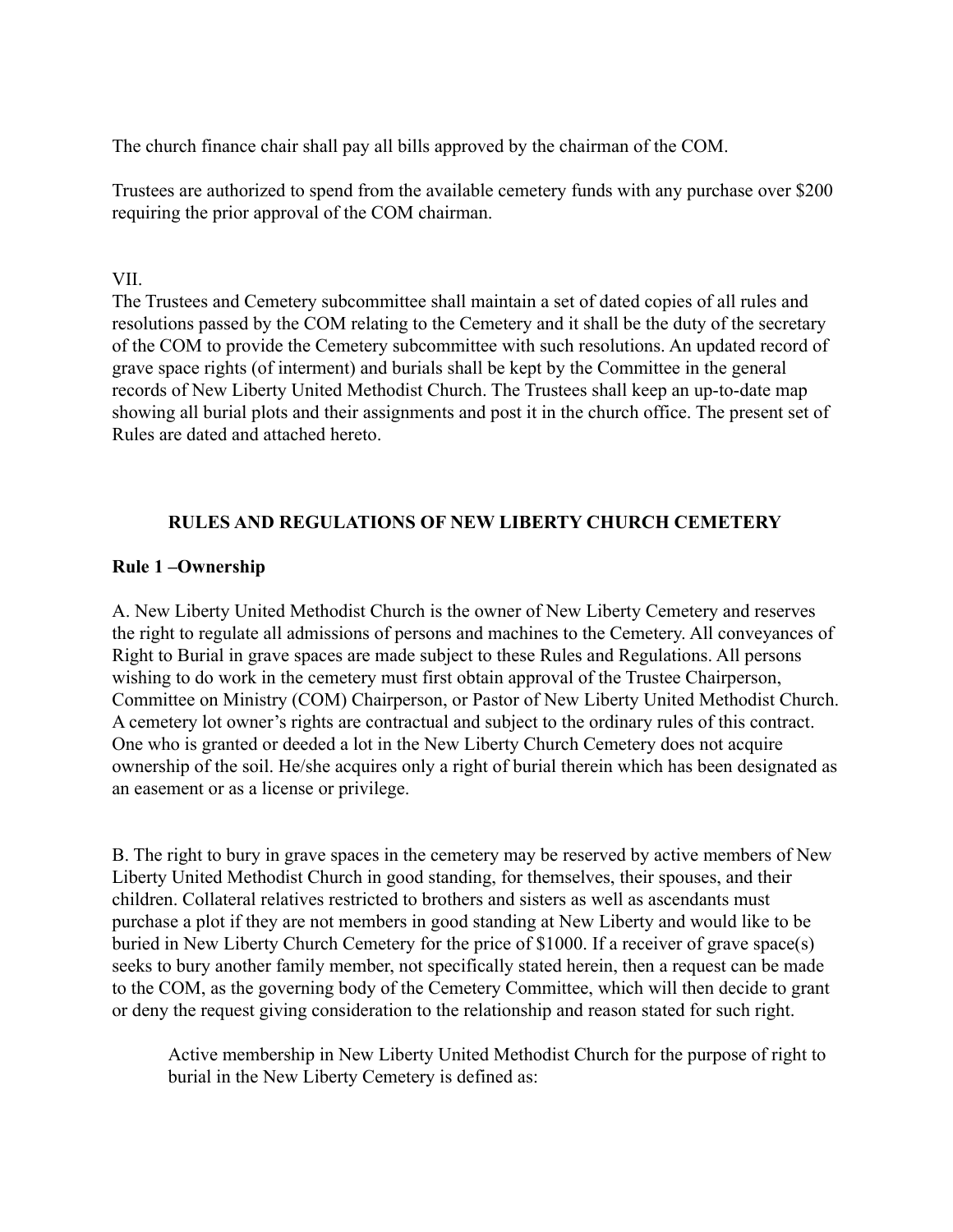a. Member in good standing for at least one year;

b. Giver on record; and,

c. baptized, confirmed, or received at New Liberty United Methodist Church and/or a letter of transfer on file for at least one year with conditions a. and b. also being met.

C. Members in good standing who join another church forfeit any claims on burial plots in the cemetery.

> a. "Good standing" is defined as being an active member in the church, participating in the life and ministry of the church, and a giver on record.

D. Members who fall out of good standing forfeit any claims on burial plots in the cemetery.

E. If the owner of the burial plot is not buried in that plot, the plot will revert back to the church.

F. The right to bury can only be conveyed directly from New Liberty United Methodist Church. Transfer of burial rights from a party other than New Liberty United Methodist Church to another party is strictly prohibited. If one who has made payment for the Right to Burial in New Liberty Church Cemetery no longer has a need or desire for burial in New Liberty Church Cemetery, they may request to transfer their Right to Burial back to New Liberty United Methodist Church for the amount of their original, payment less an administrative fee of \$200. Proof of payment is required for reimbursement.

G. Those who are not collateral relatives to members in good standing may be buried in New Liberty Cemetery by receiving the approval of the COM and purchasing their plot for a discounted price of **\$600.**

a. The full price of the plot must be paid before any burial can take place.

H. Veterans of any branches of United States armed services shall not be charged referenced price for a plot. Family donations shall be accepted.

I. As of **May 1, 2022**, any burial plot that has been reserved for a person or family that is no longer a member in good standing may be purchased by that person or family for **\$1000.00** a plot or else the plot(s) will revert back to the church. They have until December 31, 2022 to pay. If the person so named on the plot dies prior to December 31, 2022, the plot must be paid for before the grave can be opened.

J. Prior to **May 1, 2022**, anyone who has already paid for a burial plot and are no longer members in good standing of New Liberty United Methodist Church are grandfathered in and are guaranteed burial plots as previously designated. Proof of receipt or other proof of purchase is required to show ownership. If proof cannot be obtained, one must purchase a plot for \$1000.00.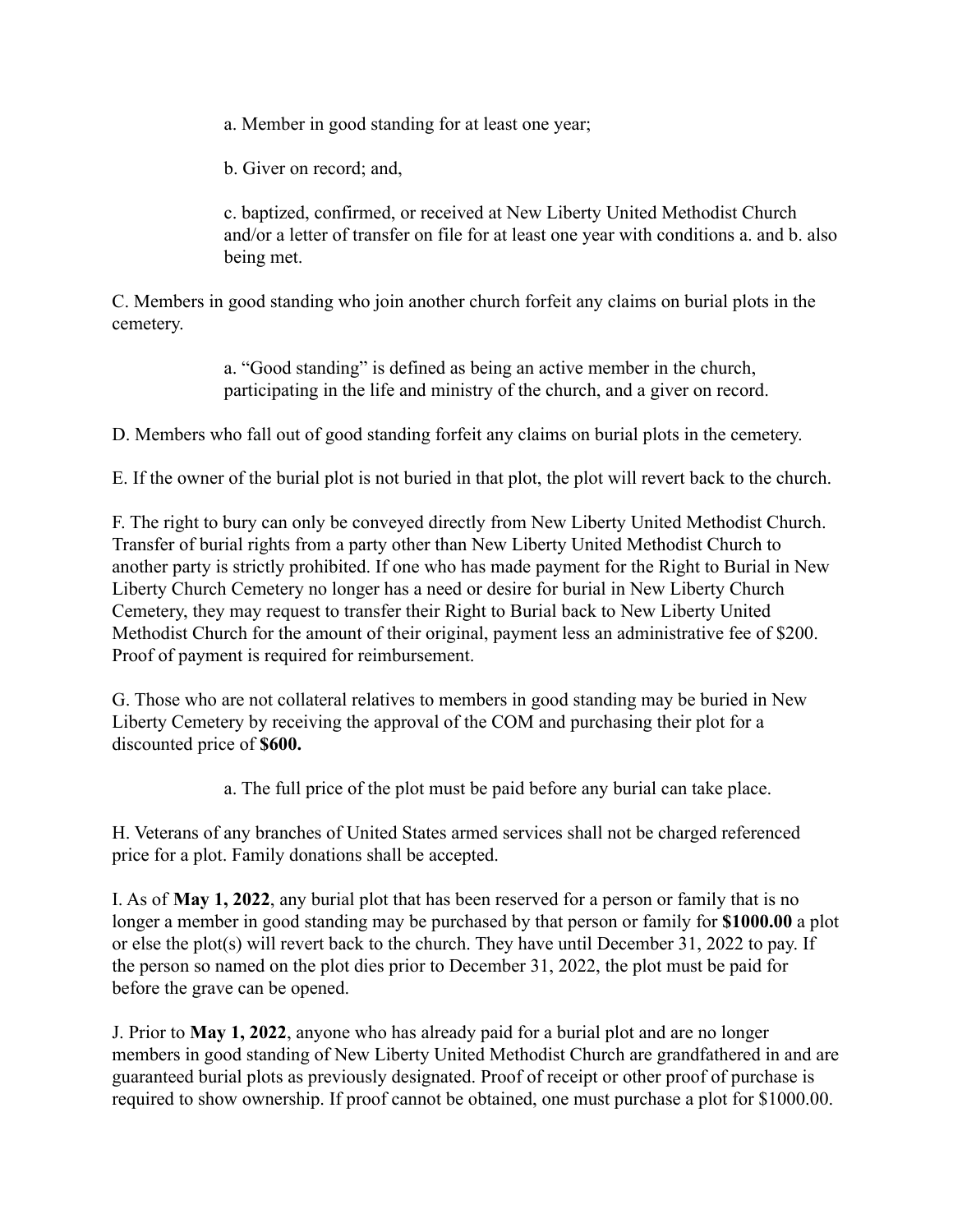### **Rule 2 – Burials and Monument Work**

A. When a burial is needed, the family must contact the church office to confirm the burial and date. Family members will be responsible for the location of burial spaces within their plot before a grave space within that plot is opened. Any one immediate family member may request the burial. Cemetery personnel will assist in this location whenever possible and to the best of their ability, but will not be responsible for errors made in the location of said grave spaces.

B. Holders of rights to bury in plots will instruct those persons opening and closing graves to exercise caution not to damage adjoining or nearby graves or monuments of others. Any damage to cemetery property will be corrected by those individuals at their sole cost.

C. New Liberty United Methodist Church assumes no responsibility for damages to gravesites, copings, monuments, markers, etc. that may occur while preparing for burial in another plot or while work is being done to another plot/lot or from any act of God that may occur.

D. It shall be the responsibility and liability of the funeral home, grave digger, monument company, or any other such company or person who is working in the New Liberty Church Cemetery, to repair, replace or make good any damages to any other lot/plot that may occur as a result of a mistake or oversight on said person's part.

E. All burials, monuments, and or work otherwise performed by persons other than cemetery personnel must be done in compliance with applicable governmental laws and regulations and within the guidelines outlined in these Rules and Regulations. New Liberty United Methodist Church reserves the right to remove any monument, fence or other improvement in the cemetery that does not comply with these Rules and Regulations.

F. Plans and specifications covering size, design, material and finish of monuments will be submitted to the COM Trustees and Cemetery Committee for approval before work will be permitted.

G. No more than one body shall be buried in one grave space without written permission of the COM. In the case of cremains, up to eight (8) urns may be buried in one cemetery space.

#### **Rule 3 – Planting and Decoration**

A. Flags, fresh flowers, potted plants, and artificial flowers may be placed on grave sites. Glass containers or glass vases are not acceptable as flower holders.

B. There shall be no planting of shrubbery, trees, flowers, etc. in the ground of the cemetery except that of a live plant in a pot that is placed on a gravesite.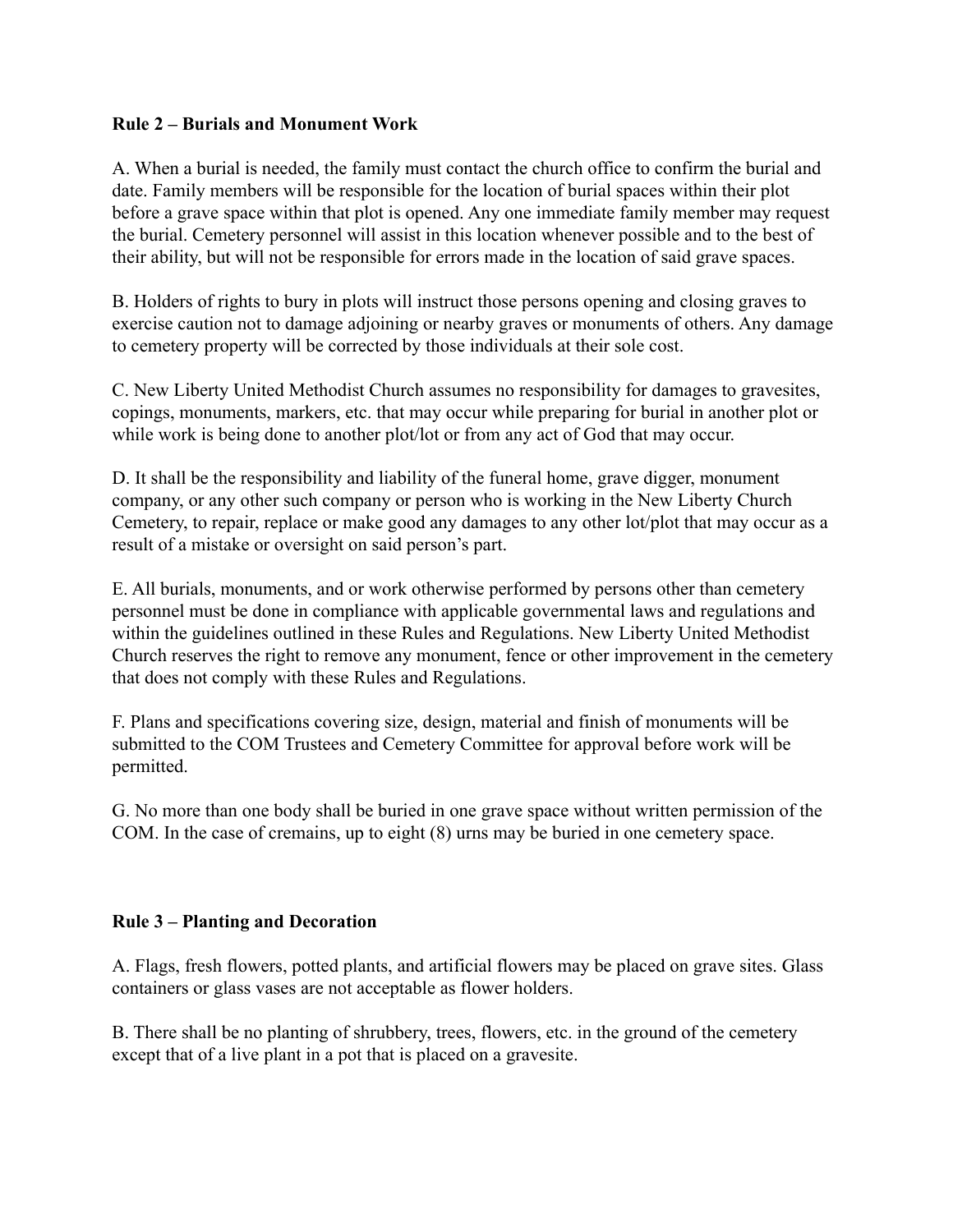C. Planting of shrubs, trees, or flowers must be done only with the approval of the COM Trustees and Cemetery Committee.

D. The COM Trustees and Cemetery Committee reserve the right to remove any decoration or planting not in keeping with these Rules and Regulations, without notice to the owner.

E. New Liberty United Methodist Church assumes the responsibility for the maintenance of the cemetery grounds. It is however expected of family members to maintain inside the plot in which their loved one is buried.

# **Rule 4 – Assessments**

A. The price of the right to bury in grave spaces shall be set and periodically updated based on market and maintenance costs, by the Cemetery Committee with the approval of the COM of New Liberty United Methodist Church. This price will include the cost of perpetual care. A burial fee of **\$1000** will be assessed and is due prior to burial. Payment should be made directly to New Liberty United Methodist Church.

# **Rule 5- Perpetual Care**

A. Perpetual Care is understood to be a fund put together to help maintain the cemetery grounds and plots. New Liberty United Methodist Church does not charge active members for plots, only people who are active members. Regardless of membership to New Liberty United Methodist Church, families are invited to make contributions to the perpetual care fund. These funds are used to ensure trees are cut away from plots, the grass is mowed regularly, keeping paths clear, securing the grounds, signage can be purchased for reserved plots, and American flags are purchased for military members' plots, for instance.

B. To make a donation to New Liberty's perpetual care fund, you may do so in the following ways:

> a. Sending a check to New Liberty United Methodist Church with "Perpetual Care" written in the Memo.

> > Address: New Liberty United Methodist Church 17 Thompson Mill Road Braselton, GA 30517

b. You can also give online at New Liberty United Methodist Church by going to newlibertyumc.org/give. Click on "click here to give" and then "Cemetery Upkeep." Follow the instructions from there.